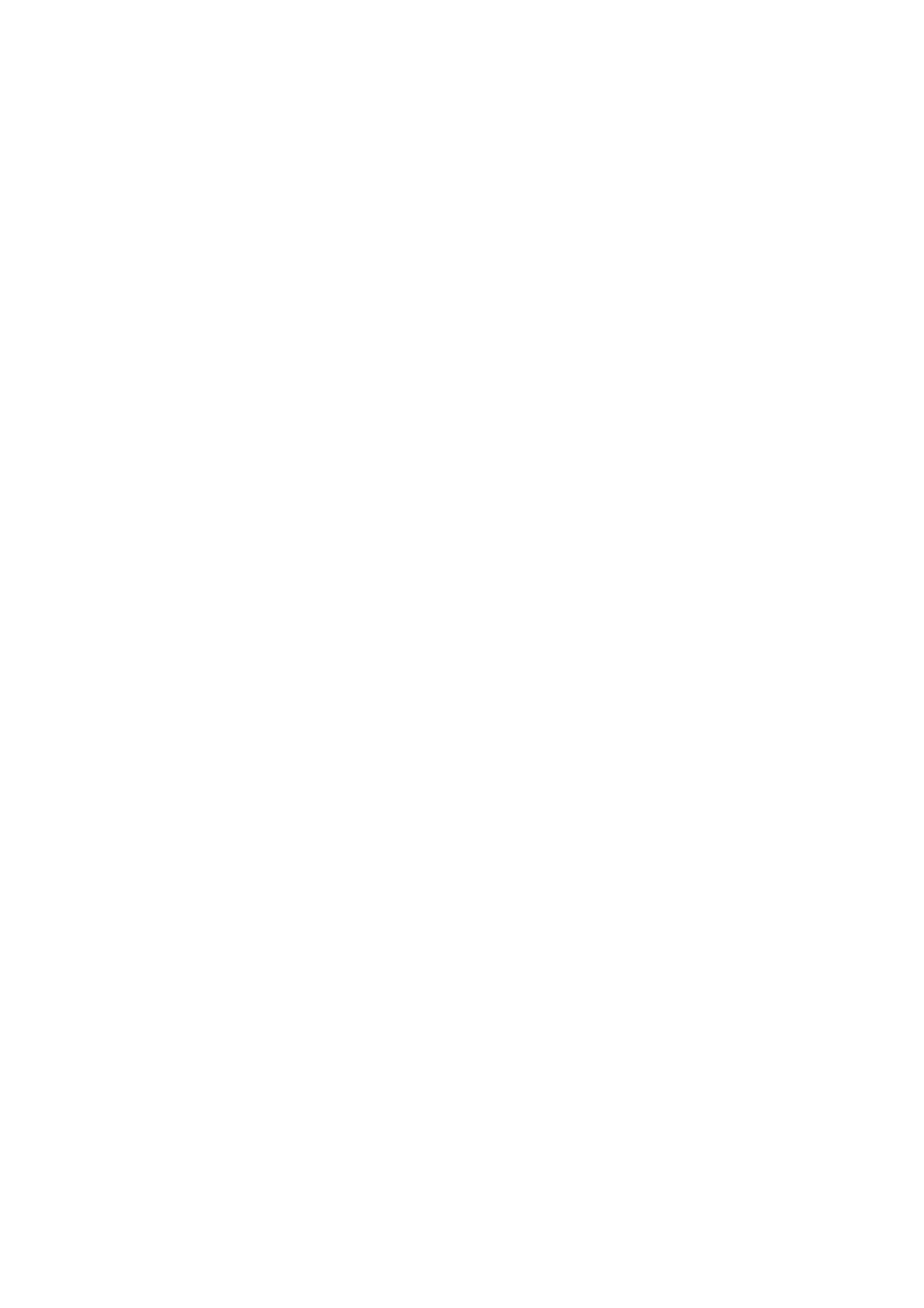*I certify that this public bill, which originated in the Legislative Assembly, has finally passed the Legislative Council and the Legislative Assembly of New South Wales.*

> *Clerk of the Legislative Assembly. Legislative Assembly, Sydney, , 2009*



New South Wales

# **Personal Property Securities (Commonwealth Powers) Bill 2009**

Act No , 2009

An Act to refer certain matters relating to security interests in personal property to the Parliament of the Commonwealth for the purposes of section 51 (xxxvii) of the Constitution of the Commonwealth.

*I have examined this bill and find it to correspond in all respects with the bill as finally passed by both Houses.*

*Assistant Speaker of the Legislative Assembly.*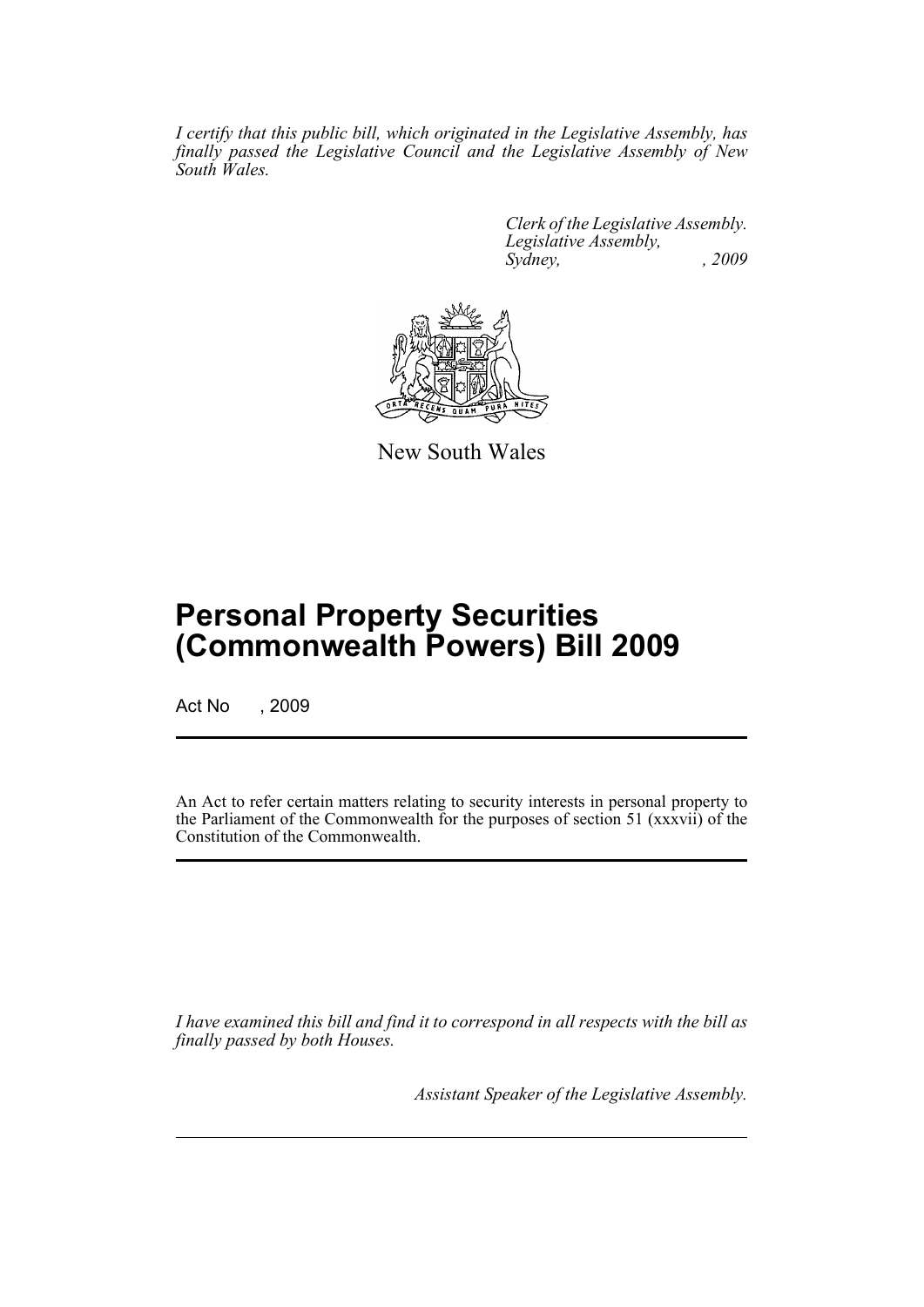#### <span id="page-3-0"></span>**The Legislature of New South Wales enacts:**

#### **1 Name and purpose of Act**

- (1) This Act is the *Personal Property Securities (Commonwealth Powers) Act 2009*.
- (2) The purpose of this Act is to refer certain matters relating to security interests in personal property to the Parliament of the Commonwealth for the purposes of section 51 (xxxvii) of the Constitution of the Commonwealth.

#### <span id="page-3-1"></span>**2 Commencement**

- (1) This Act commences on the date of assent to this Act, except as provided by subsection (2).
- (2) Section  $6(2)$ ,  $(3)$  and  $(4)$  commence on a day or days to be appointed by proclamation.

#### <span id="page-3-2"></span>**3 Definitions**

In this Act:

*amendment reference* means a reference under section 6 (2), (3) or (4). *Commonwealth PPS Act* means a Commonwealth Act enacted in the terms, or substantially in the terms, of the tabled text and as in force from time to time.

*Commonwealth PPS instrument* means any instrument (whether or not of a legislative character) that is made or issued under the Commonwealth PPS Act.

*crops* includes (but is not limited to) the kinds of things that are included in the definition of *crops* for the purposes of the tabled text.

*excluded State statutory right* means a State statutory right that is declared by the law of the State by or under which it is granted not to be personal property for the purposes of the Commonwealth PPS Act.

*express amendment* of the Commonwealth PPS Act means the direct amendment of the text of that Act (whether by the insertion, omission, repeal, substitution or relocation of words or matter) by another Commonwealth Act, but does not include the enactment by a Commonwealth Act of a provision that has or will have substantive effect otherwise than as part of the text of the Commonwealth PPS Act.

*fixtures* means goods, other than crops, that are affixed to land.

*general law* means the principles and rules of the common law and equity to the extent to which they have effect in the State from time to time.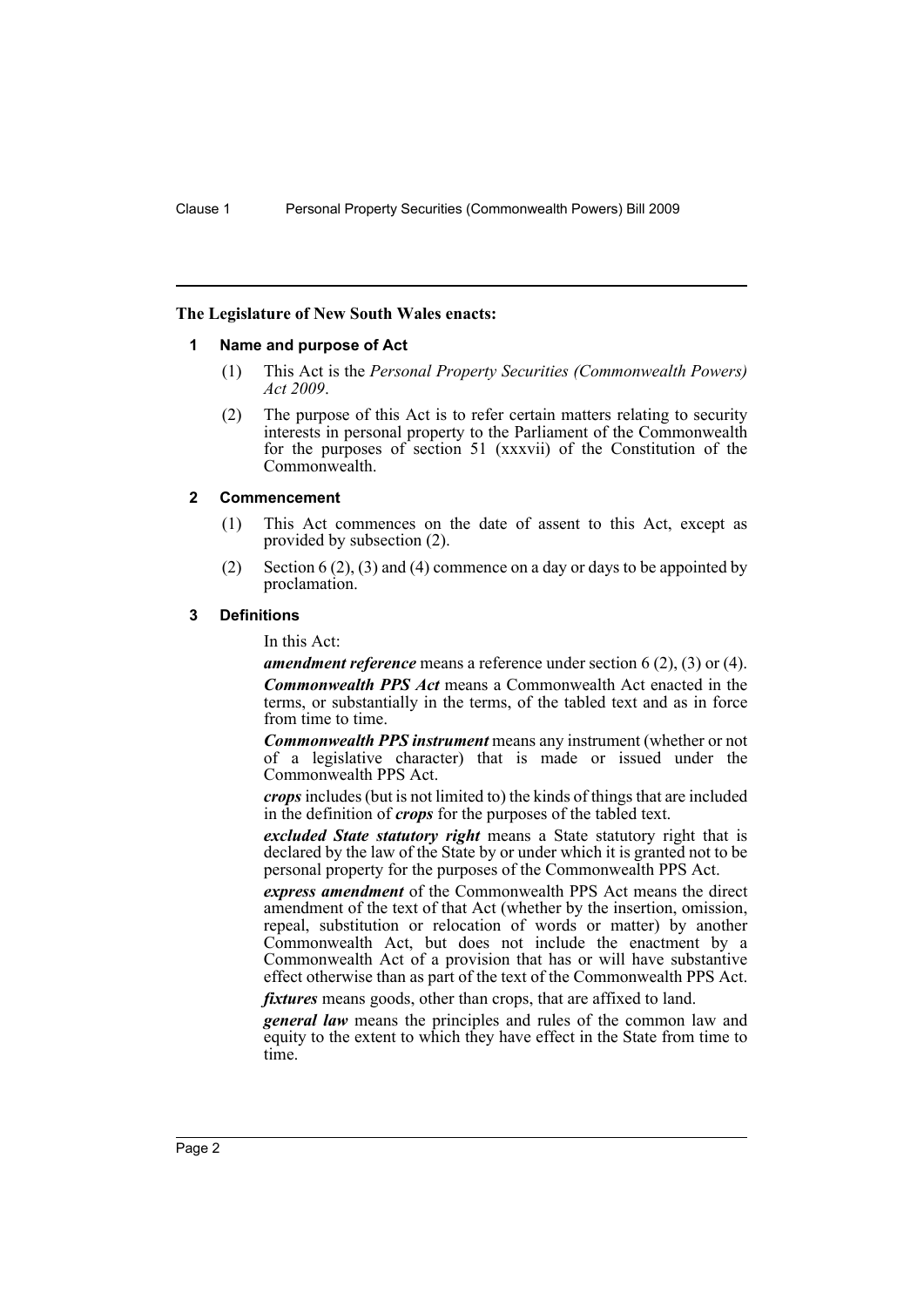Personal Property Securities (Commonwealth Powers) Bill 2009 Clause 3

*goods* means personal property that is tangible property, and includes (but is not limited to) the kinds of things that are included in the definition of *goods* for the purposes of the tabled text.

*initial reference* means the reference under section 6 (1).

*initial referred provisions* means the tabled text to the extent to which that text deals with matters that are included in the legislative powers of the Parliament of the State.

*interest*, in relation to property, includes a right in the property.

*land* includes all estates and interests in land, whether freehold, leasehold or chattel, but does not include goods that are affixed to land. *law of the State* means any Act of the State or any instrument made under such an Act, whenever enacted or made and as in force from time to time.

*licence* means either of the following:

- (a) a transferable right, entitlement or authority to do one or more of the following:
	- (i) to manufacture, produce, sell, transport or otherwise deal with personal property,
	- (ii) to provide services,
	- (iii) to explore for, exploit or use a resource,
- (b) a transferable authority to exercise rights comprising intellectual property,

but does not include an excluded State statutory right.

*personal property* means property (including a licence) other than:

- (a) land, or
- (b) an excluded State statutory right.
- *reference* means:
- (a) the initial reference, or
- (b) an amendment reference.

*referred PPS matters* in relation to personal property—see section 4.

*register* means any system for recording interests or information (whether in written or electronic form).

*security interest* in personal property—see section 5.

*State statutory right* means a right, entitlement or authority that is granted by or under a law of the State.

*tabled text* means the text of the proposed *Personal Property Securities Bill 2009* for a Commonwealth Act as tabled, by or on behalf of the Minister introducing the Bill for this Act, in the Legislative Assembly of New South Wales on 16 June 2009.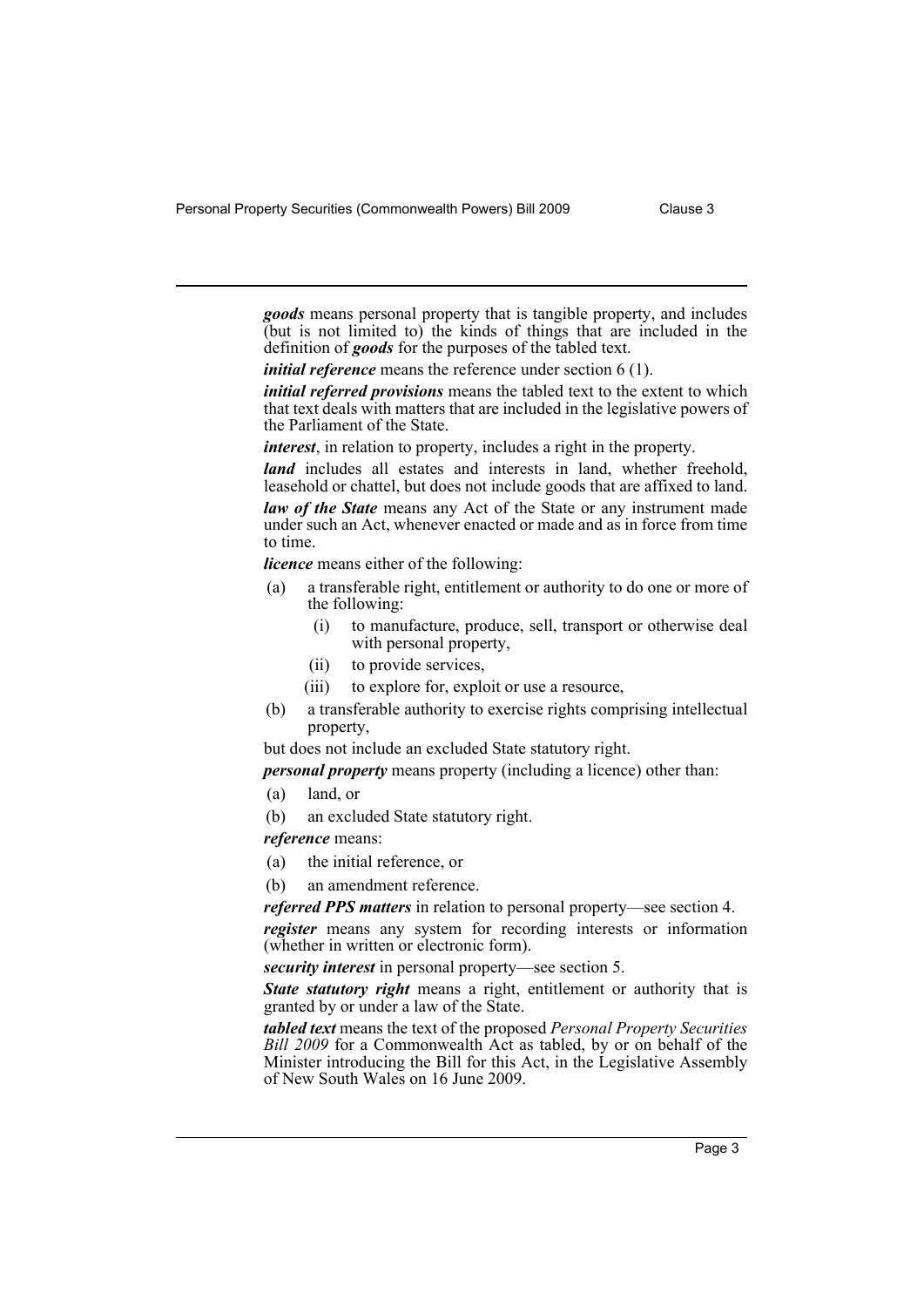*transferable*, in relation to a right, entitlement or authority, means transferable under the general law or a law of the State by the holder of the right, entitlement or authority (whether or not the right, entitlement or authority is exclusive, and whether or not a transfer is restricted or requires consent).

*water right* means a right, entitlement or authority, whether or not exclusive, that is granted by or under the general law or a law of the State in relation to the control, use or flow of water, but does not include an excluded State statutory right.

### <span id="page-5-0"></span>**4 Meaning of "referred PPS matters"**

- (1) In this Act, *referred PPS matters*, in relation to personal property, means:
	- (a) the matter of security interests in the personal property, and
	- (b) without limiting the generality of paragraph (a), each of the following matters:
		- (i) the recording of security interests, or information with respect to security interests, in the personal property in a register,
		- (ii) the recording in such a register of any other information with respect to the personal property (whether or not there are any security interests in the personal property),
		- (iii) the enforcement of security interests in the personal property (including priorities to be given as between security interests, and as between security interests and other interests, in the personal property).
- (2) However, *referred PPS matters* does not include the matter of making provision with respect to personal property or interests in personal property in a manner that excludes or limits the operation of a law of the State to the extent that the law makes provision with respect to:
	- (a) the creation, holding, transfer, assignment, disposal or forfeiture of a State statutory right, or
	- (b) limitations, restrictions or prohibitions concerning the kinds of interests that may be created or held in, or the kinds of persons or bodies that may create or hold interests in, a State statutory right, or
	- (c) without limiting the generality of paragraph (a) or (b)—any of the following matters:
		- (i) the forfeiture of property or interests in property (or the disposal of forfeited property or interests) in connection with the enforcement of the general law or any law of the State,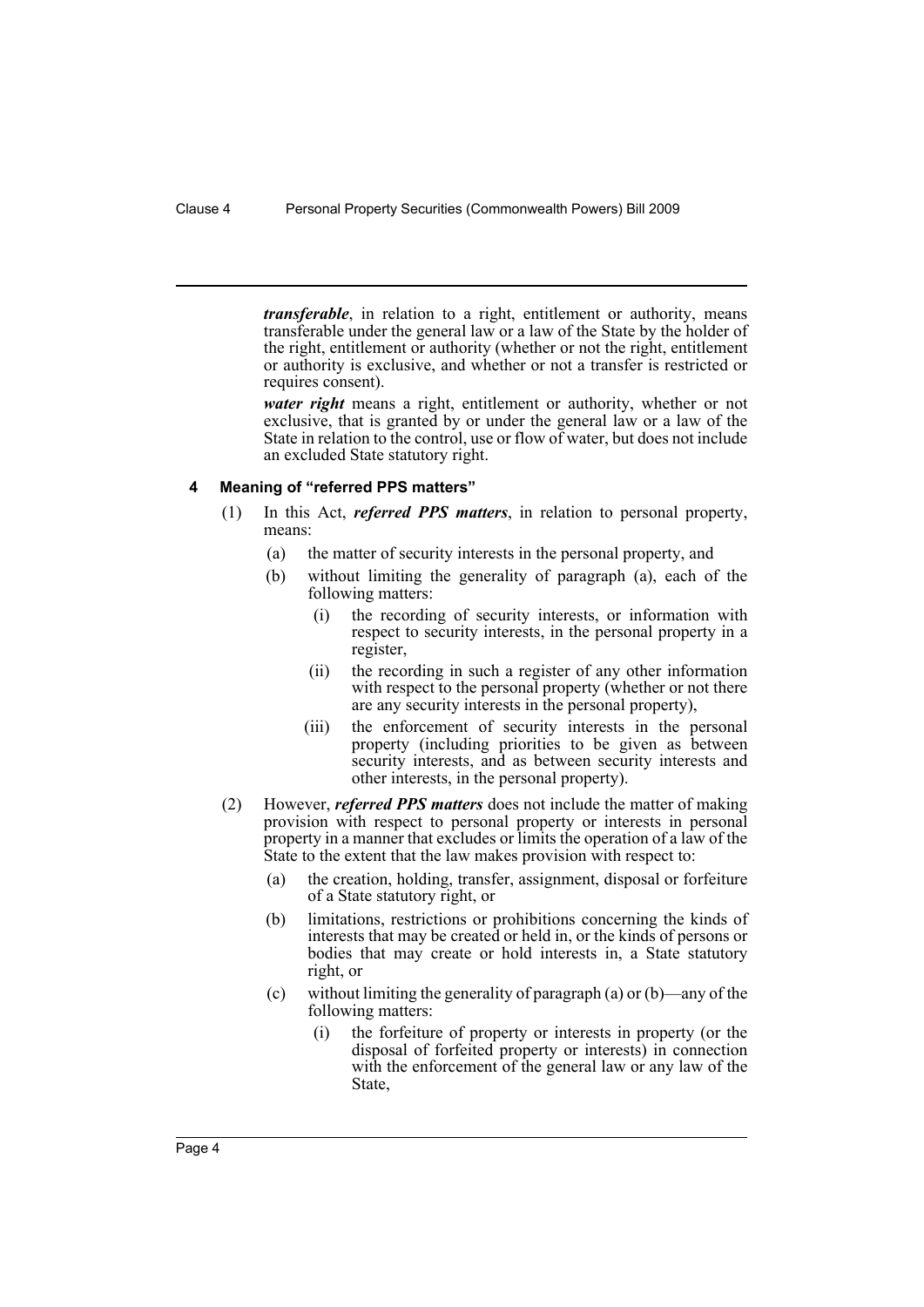- (ii) the transfer, by operation of that law of the State, of property or interests in property from any specified person or body to any other specified person or body (whether or not for valuable consideration or a fee or other reward).
- (3) In this section: *forfeiture* means confiscation, seizure, extinguishment, cancellation, suspension or any other forfeiture.

### <span id="page-6-0"></span>**5 Meaning of "security interest" in personal property**

- (1) In this Act, a *security interest* in personal property means an interest in relation to personal property provided for by a transaction that, in substance, secures payment or performance of an obligation (without regard to the form of the transaction or the identity of the person who has title to the property).
- (2) A *security interest* in personal property also includes the following interests in relation to personal property, whether or not the transaction concerned, in substance, secures payment or performance of an obligation:
	- (a) the interest of a transferee under a transfer of a monetary obligation or chattel paper,
	- (b) the interest of a consignor who delivers goods to a consignee under a consignment,
	- (c) the interest of a lessor or bailor under a lease or bailment of goods.
- (3) A *security interest* in personal property does not include a licence.
- (4) In this section:

*chattel paper* means one or more writings that evidence both a monetary obligation and a security interest in, or a lease of, specific personal property.

*writing* includes (but is not limited to) the kinds of things that are included in the definition of *writing* for the purposes of the tabled text.

## <span id="page-6-1"></span>**6 Initial and amendment references**

- (1) The matters to which the initial referred provisions relate are referred to the Parliament of the Commonwealth on the day on which this subsection commences, but only to the extent of the making of a law with respect to those matters by including the initial referred provisions in an Act enacted in the terms, or substantially in the terms, of the tabled text.
- (2) The referred PPS matters in relation to personal property (other than fixtures and water rights) are referred to the Parliament of the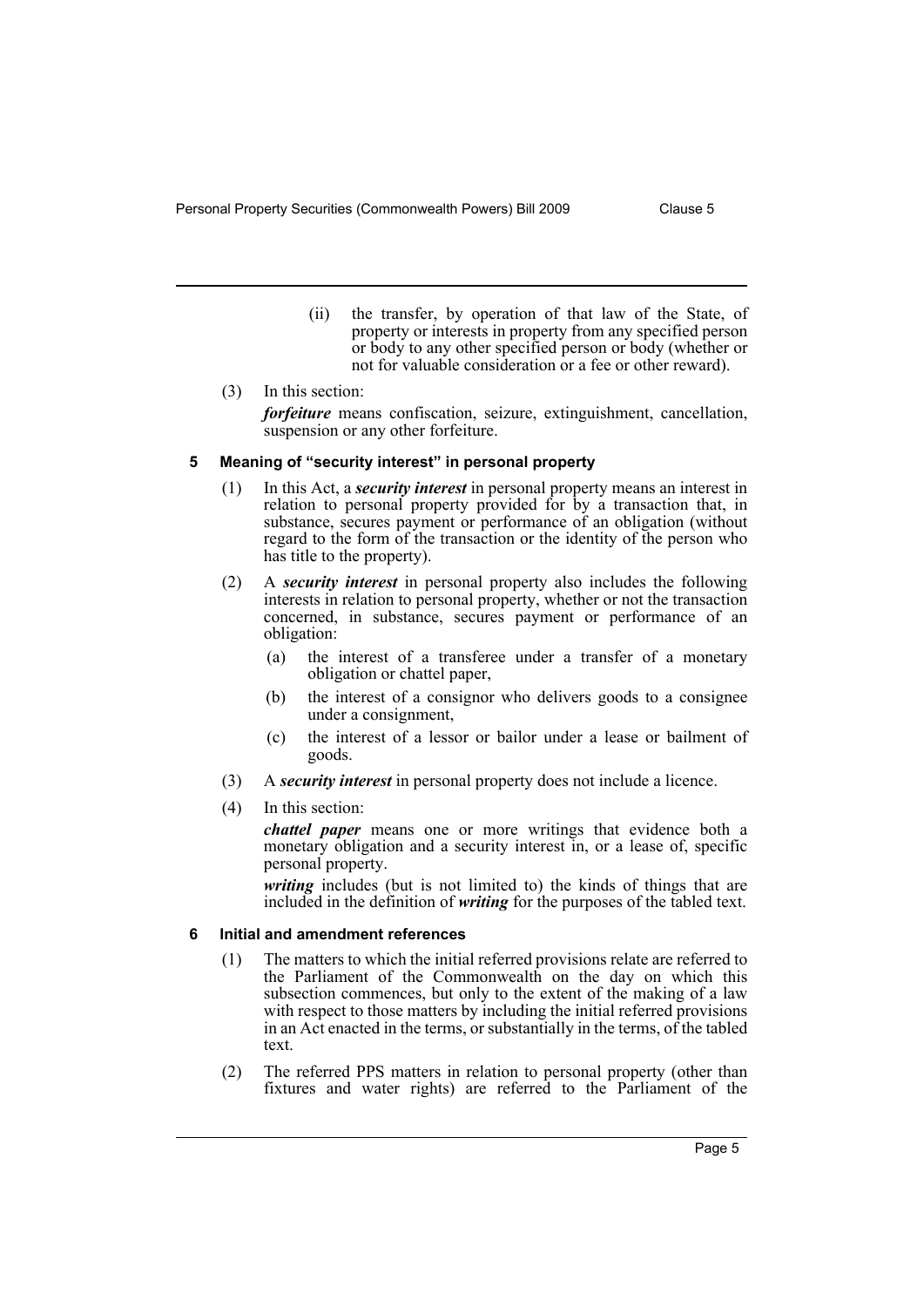Commonwealth on the day on which this subsection commences, but only to the extent of the making of laws with respect to those matters in relation to property of that kind by making express amendments of the Commonwealth PPS Act.

- (3) The referred PPS matters in relation to fixtures are referred to the Parliament of the Commonwealth on the day on which this subsection commences, but only to the extent of the making of laws with respect to those matters in relation to fixtures by making express amendments of the Commonwealth PPS Act.
- (4) The referred PPS matters in relation to transferable water rights are referred to the Parliament of the Commonwealth on the day on which this subsection commences, but only to the extent of the making of laws with respect to those matters in relation to such water rights by making express amendments of the Commonwealth PPS Act.
- (5) Except as provided by subsection (2), the operation of each of subsections  $(1)$ ,  $(2)$ ,  $(3)$  and  $(4)$  is not affected by the other subsections.
- (6) The reference of any matter under subsection  $(1)$ ,  $(2)$ ,  $(3)$  or  $(4)$  has effect only:
	- (a) if and to the extent that the matter is not included in the legislative powers of the Parliament of the Commonwealth (otherwise than by a reference under section 51 (xxxvii) of the Constitution of the Commonwealth), and
	- (b) if and to the extent that the matter is included in the legislative powers of the Parliament of the State.
- (7) For the avoidance of doubt, it is the intention of the Parliament of the State that:
	- (a) the Commonwealth PPS Act may be expressly amended, or have its operation otherwise affected, at any time after the commencement of subsection (1) by provisions of Commonwealth Acts the operation of which is based on legislative powers that the Parliament of the Commonwealth has apart from the references under subsection  $(1)$ ,  $(2)$ ,  $(3)$  or  $(4)$ , and
	- (b) the Commonwealth PPS Act may have its operation affected, otherwise than by express amendment, at any time after the commencement of subsection (1) by provisions of a Commonwealth PPS instrument.
- (8) Despite any other provision of this section, a reference under subsection  $(1)$ ,  $(2)$ ,  $(3)$  or  $(4)$  has effect for a period:
	- (a) beginning when the subsection under which the reference is made commences, and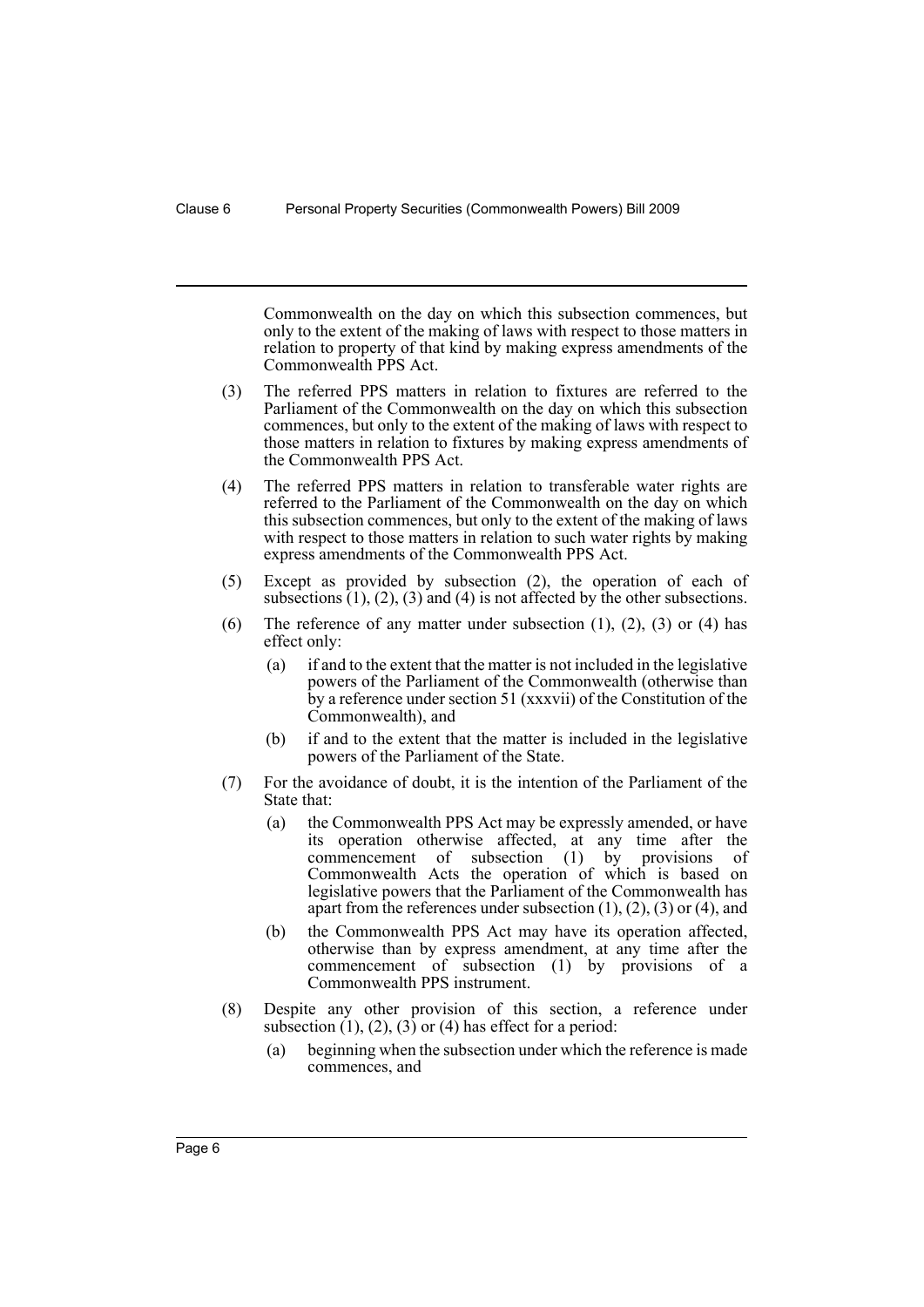(b) ending at the end of the day fixed under section 7 as the day on which the reference is to terminate,

but not longer.

#### <span id="page-8-0"></span>**7 Termination of references**

- (1) The Governor may, at any time, by proclamation published in the Gazette, fix a day as the day on which:
	- (a) all of the references that have effect are to terminate, or
	- (b) any or all of the amendment references that have effect are to terminate.
- (2) A day fixed under subsection (1) must be no earlier than the first day after the end of the period of 12 months beginning with the day on which the proclamation is published under that subsection.
- (3) The Governor may, by proclamation published in the Gazette, revoke a proclamation published under subsection (1), in which case the revoked proclamation is taken (for the purposes of section 6) never to have been published.
- (4) A revoking proclamation has effect only if published before the day fixed under subsection (1).
- (5) The revocation of a proclamation published under subsection (1) does not prevent publication of a further proclamation under that subsection.
- (6) If a proclamation terminating any amendment reference (but not the initial reference) has been published under subsection (1) and has not been revoked, the expression *all of the references* in subsection (1) (a) refers only to the initial reference and such of the other amendment references that have not yet been terminated.

### <span id="page-8-1"></span>**8 Effect of termination of amendment references before initial reference**

- (1) If an amendment reference terminates before the initial reference terminates, the termination of the amendment reference does not affect:
	- (a) laws that were made under the amendment reference before that termination (whether or not they have come into operation before that termination), or
	- (b) the continued operation in the State of the Commonwealth PPS Act as in operation immediately before that termination or as subsequently amended or affected by:
		- (i) laws referred to in paragraph (a) that come into operation after that termination, or
		- (ii) provisions referred to in section  $6(7)$  (a) or (b).